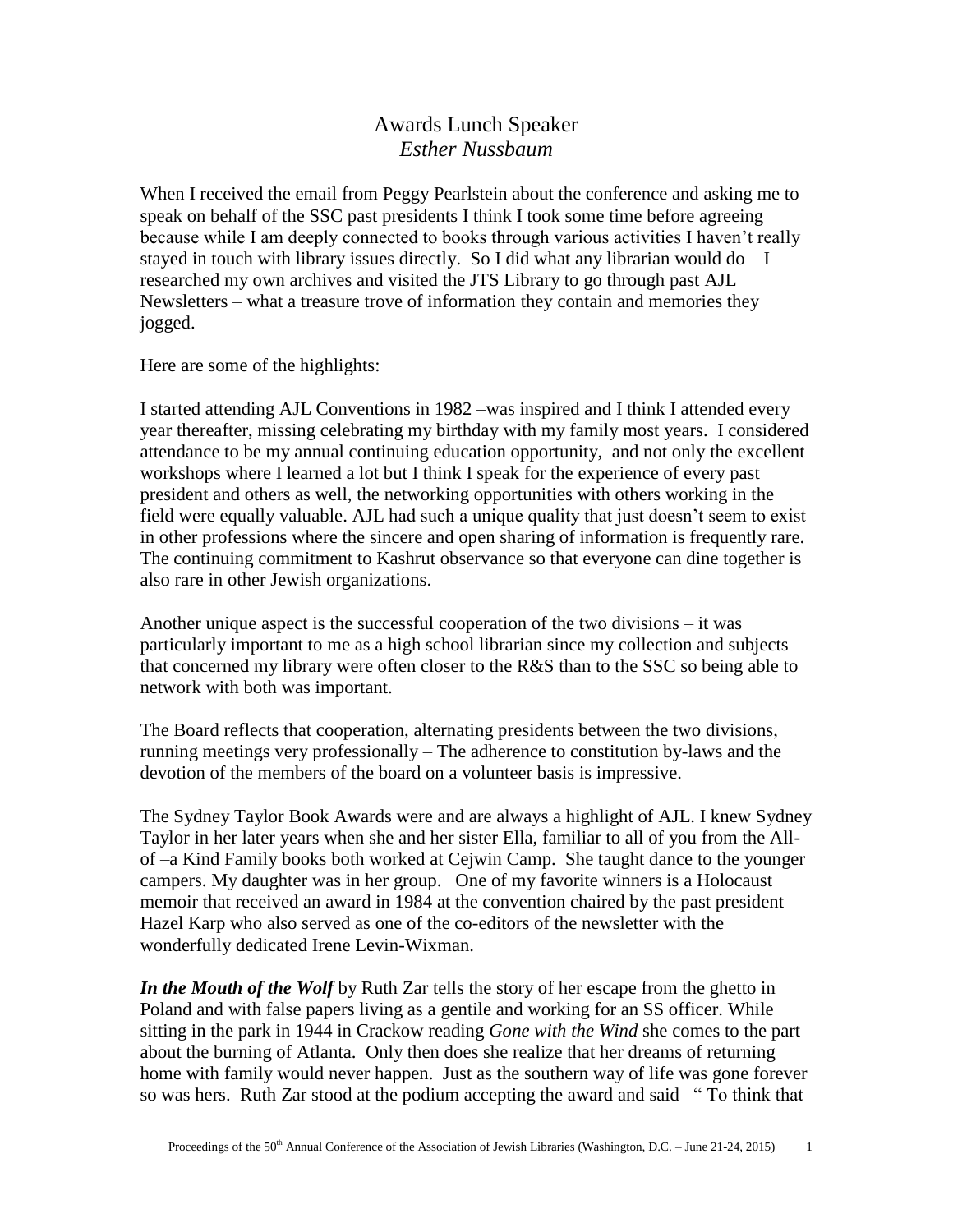I would be standing in Atlanta 40 years later to receive this award is almost inconceivable." Her book, I might add, is still being read.

Marcia Posner the dedicated AJL president who initiated the formation of many local chapters and inspired many of us by her own creativity and dedication was responsible for what are now some of the most productive of ongoing Jewish library activities in all the regions of the US Just reading past president Toby Rossner's columns in the AJL newsletters is evidence of her success. Local chapters have ably organized the annual conventions and this conference is exemplary.

Convention 1993 I co chaired it with the indefatigable Past President Edith Lubetski, Librarian at YU Stern College. Together with past president Pearl Berger, recently retired Dean of Libraries of YU they are two superb representatives of our profession. That convention is notable for the near disaster we had to face when the first World Trade Center terrorist attack almost canceled it. The hotel we had contracted with was damaged irrevocably and we had to find a new venue. Fortunately it ended well with a wonderful location. We had many wonderful sessions that year including one on the emerging topic of Gay and Lesbian Jewish literature.

My work with the Avichai Foundation's BookShelf program was closely connected to AJL. I recruited librarians whom I knew through AJL (including Michlean Amir) to serve as mentors to the libraries at Day Schools across the country that Avichai was generously funding for a period of 9 years. I convinced Avichai to fund attendance at AJL conventiion of representatives from those newly established high school libraries. Those who took advantage and came to convention where some special workshops were planned for them found the experience extremely valuable.

I could go on reminiscing but I know how chock full the program is and nostalgia can be limitless unless restrained. It is regrettable that so many of the past presidents from SSC could not attend to be recognized. On behalf of all of them I thank the conference planners and Board for this honor.

I recently visited my family in Jerusalem –two of my three children live there- and towards the end of my stay I went to a reception at the Joint Distribution Committee to celebrate the recovery of my 91 year old friend who had gotten very sick on Passover, and after weeks in the hospital and rehabilitation made a remarkable recovery and was well enough to speak about his 70 year career with the JDC. In the course of his talk with just a few notes he recounted many memorable experiences and concluded with the following:

"In my many years involved in leadership development the most important insight I had gleaned is that if you remove the outer layer that distinguishes one person from another, the common essence I have found is the yearning for a sense of significance that somehow their lives have meaning and purpose.